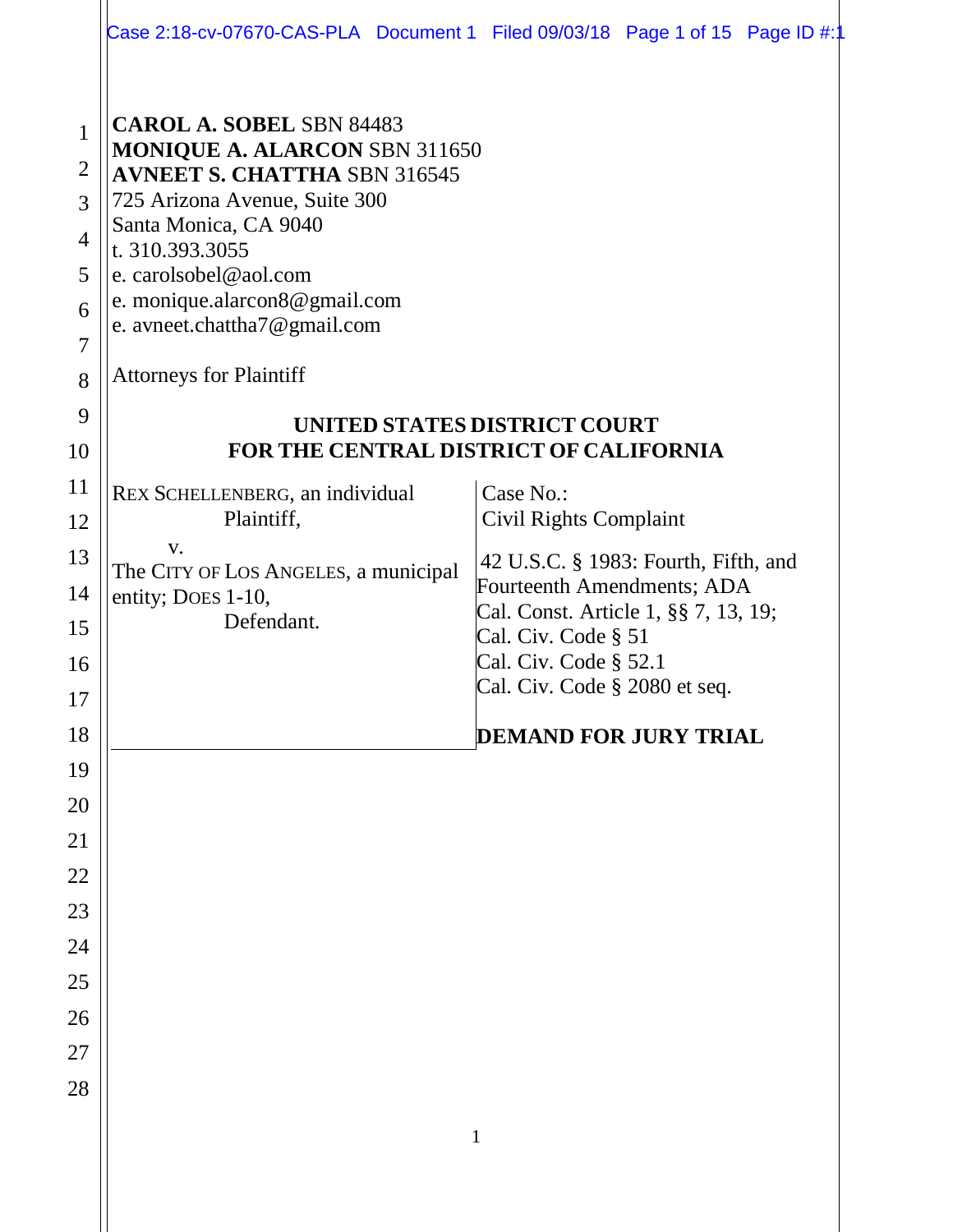# 1 2 3 4 5 6

7

8

9

10

11

12

13

#### **JURISDICTION AND VENUE**

1. This is an action for injunctive relief, declaratory relief, and damages pursuant to 42 U.S.C. § 1983 based upon the continuing violations of Plaintiff's rights under Fourth, Fifth, and Fourteenth Amendments to the United States Constitution and California law. Jurisdiction exists pursuant to 28 U.S.C. § 1331 and 1343 based on questions of federal constitutional law and 42 U.S.C. § 1983. Jurisdiction also exists under the Declaratory Judgment Act, 28 U.S.C. §§ 2201(a) and 2202. This Court has supplemental jurisdiction over Plaintiff's state law claims pursuant to 28 U.S.C. § 1367, as it arises from the same case or controversy as Plaintiff's federal claims.

2. Venue is proper in the Central District of California pursuant to 28 U.S.C. §1391(b) as all parties reside in the Central District and the events and conduct complained of herein all occurred in the Central District.

#### **PRELIMINARY STATEMENT**

3. In 2012, the Ninth Circuit upheld a preliminary injunction in *Lavan v. City of Los Angeles*, 693 F.3d 1022 (9th Cir. 2012), 133 S.Ct. 2855 (2013) cert denied. *Lavan* challenged the enforcement of an earlier version of LAMC § 56.11, proscribing the placement of any personal property on public property. *Lavan v. City of Los Angeles*, 797 F.Supp.2d 1005 (C.D. Cal. 2011). In *Lavan*, the district court enjoined the City from seizing property of unhoused individuals which is not abandoned, evidence of a crime or creates an immediate public hazard without complying with due process notice requirements. The injunction also barred the City from summarily destroying seized property and ordered the City to store the property for 90 days, consistent with state law. In affirming the rights of the plaintiffs in *Lavan*, the Ninth Circuit underscored that the "simple rule [i.e. notice and an opportunity to be heard by an impartial tribunal] holds whether the property in question is an Escalade or a [tent], a Cadillac or a cart." 693 F.3d at 1032.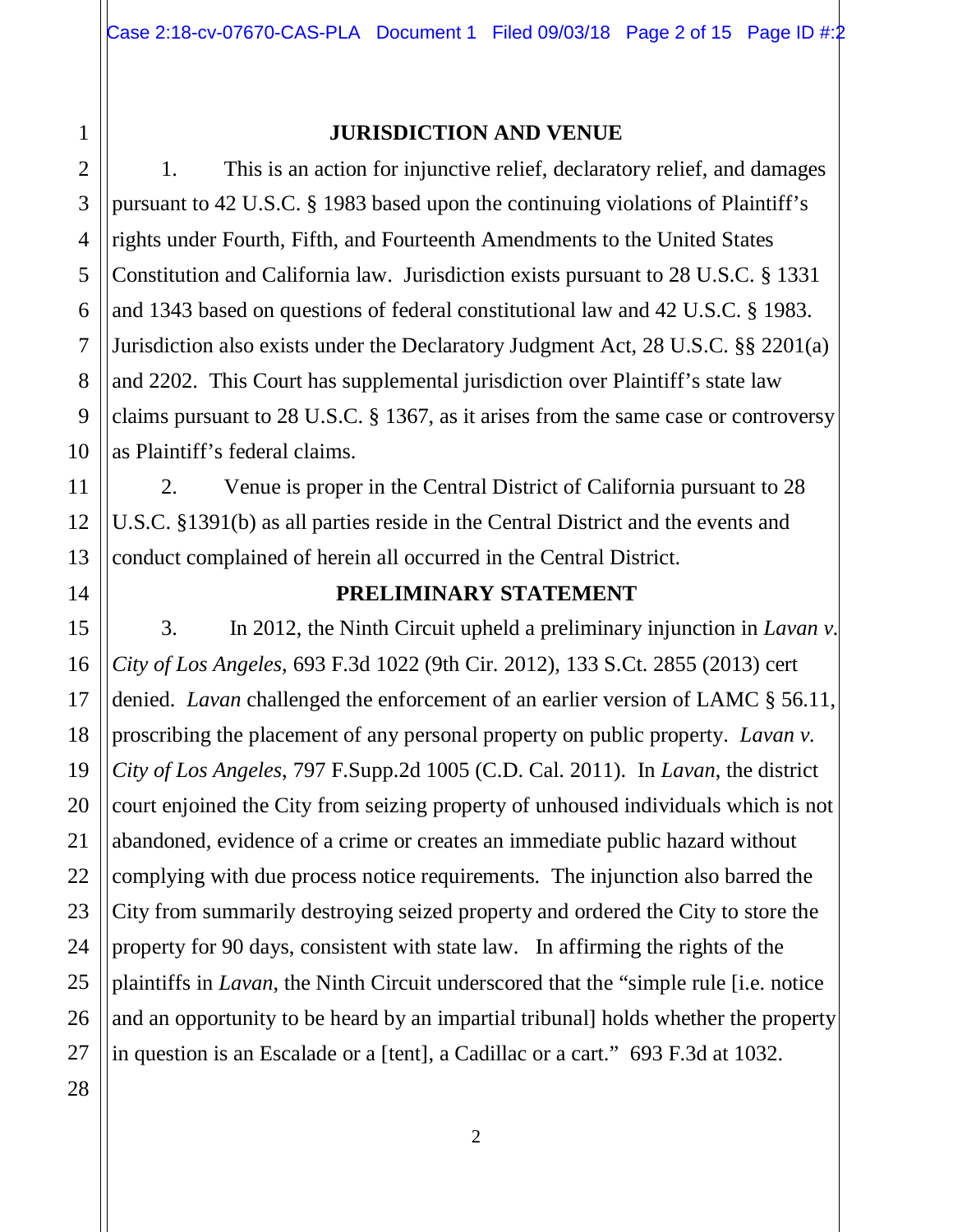4. The City of Los Angeles has been sued repeatedly to stop the unlawful seizure and summary destruction of the personal property of homeless individuals. *See e.g., Bennion v. City of Los Angeles*, LASC Case C637718 (1987); *Justin v. City of Los Angeles*, 2000 U.S. Dist. LEXIS 17881; CV-00-12352 LGB (CD Cal. 2000); *Lavan v. City of Los Angeles*, 797 F. Supp. 2d 1005 (CD Cal. 2011); aff'd, 693 F.3d 1022 (9th Cir. 2013). It has also been sued twice to challenge the same practices in the Venice area. The most recent injunction issued in *Mitchell v. City of Los Angeles*, No. 16-cv-01750 SJO (GJSx) (C.D. Cal. 2016) [Dkt. 51 (Apr. 13, 3016)].

5. Despite the repeated decisions from the federal court holding that homelessness is not a crime, the City continues to seize personal property and destroyed it without an opportunity for the rightful owner to reclaim it.

# **PARTIES**

# **PLAINTIFF:**

# **Rex Schellenberg**

6. Plaintiff REX SCHELLENBERG is a 78-year-old chronically homeless and disabled individual residing on the streets of Los Angeles. He is physically disabled. His sole source of income is Social Security Disability Insurance (SSDI). Given his fixed income, he is unable to secure appropriate affordable housing in the City.

7. Mr. Schellenberg became homeless in the early 1990s after the Hollywood home he was renting was sold and he was forced to move. Mr. Schellenberg had limited income and could not to rent at another location. He began living in his recreational vehicle (RV) on the streets of Los Angeles. For some period of time, he lived in the vehicle in a mobile home park, but his employment was precarious and after a couple of years he could not pay the fees to

1

2

3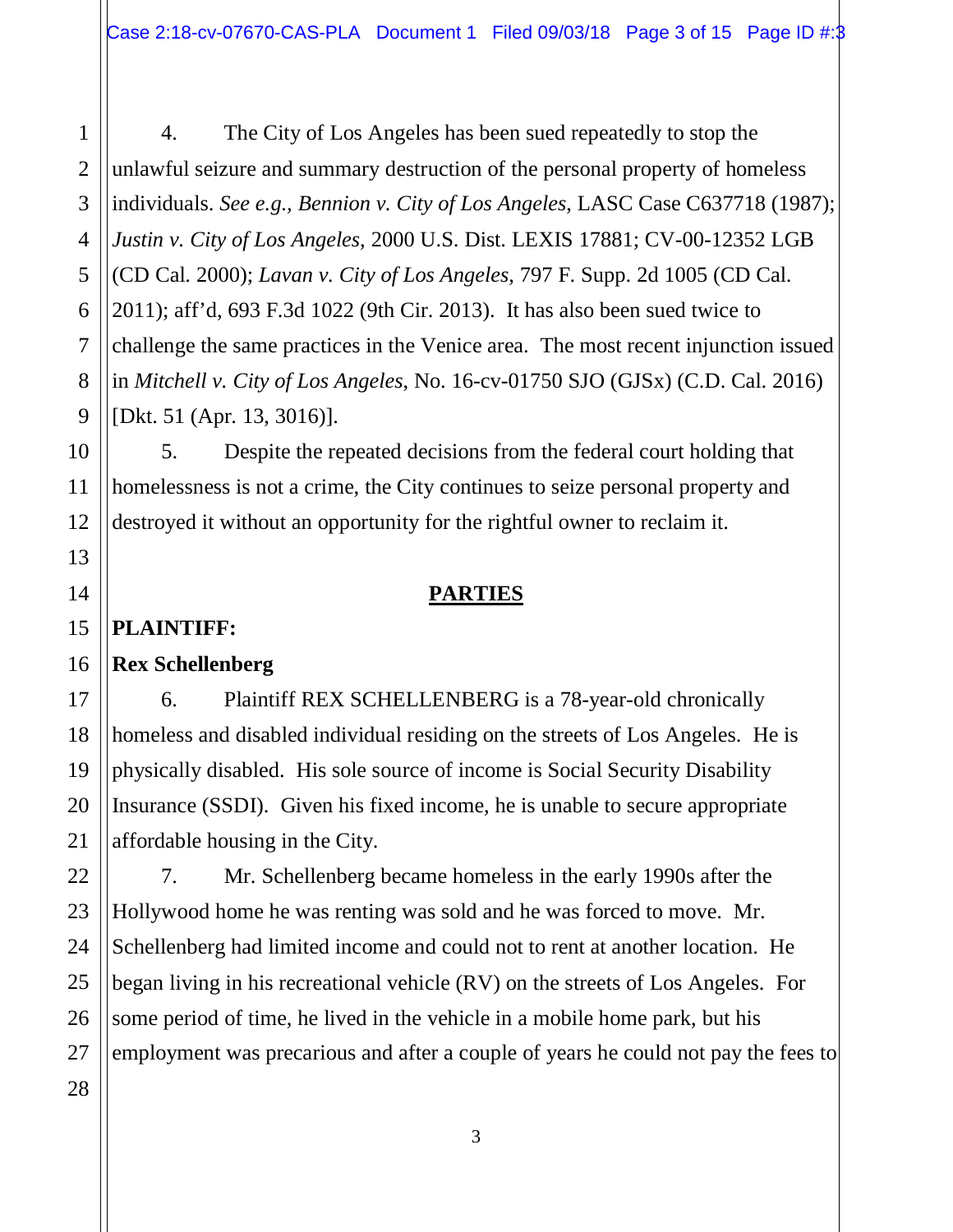1 2 rent a space at the mobile park either. Mr. Schellenberg eventually lost his vehicle and began living on the streets.

8. In 2005, Mr. Schellenberg was violently assaulted by an individual and he suffered a severe spinal injury. As a result of his injuries, he began receiving SSDI benefits.

9. Mr. Schellenberger lives in the San Fernando Valley, near the intersection of Balboa and Nordhoff Boulevards. On or about July 14, 2017, Defendants confiscated and summarily destroyed Mr. Schellenberg's property that was neatly stored on a public sidewalk.

#### **DEFENDANTS:**

10. Defendant **CITY OF LOS ANGELES** is a municipal entity organized under the laws of the State of California with the capacity to sue and be sued. Liability under California law for Defendant City of Los Angeles is based in whole or in part upon California Government Code §§ 815.2 and § 920, and/or Civil Code §§ 43, 51, 51.7, and/ or 52.1. Liability under federal law for all government-entity employees is based upon 42 U.S.C. § 1983. The departments of the City of Los Angeles include, among others, the Los Angeles Police Department and the Department of Public Works, Bureau of Sanitation, employees of which committed the have committed the acts complained of herein.

11. The Defendant City, its employees and agents, participated personally in the unlawful conduct challenged herein and, to the extent that they did not personally participate, authorized, acquiesced, set in motion, or otherwise failed to take necessary steps to prevent the acts that resulted in the unlawful conduct and the harm suffered by Plaintiffs. Each acted in concert with each other. The challenged acts caused the violation of Plaintiffs' rights.

12. The identities and capacities of Defendants **DOES 1 through 10** are presently unknown to Plaintiff, and on this basis, Plaintiff sues these Defendants by fictitious names. Plaintiff will amend the Complaint to substitute the true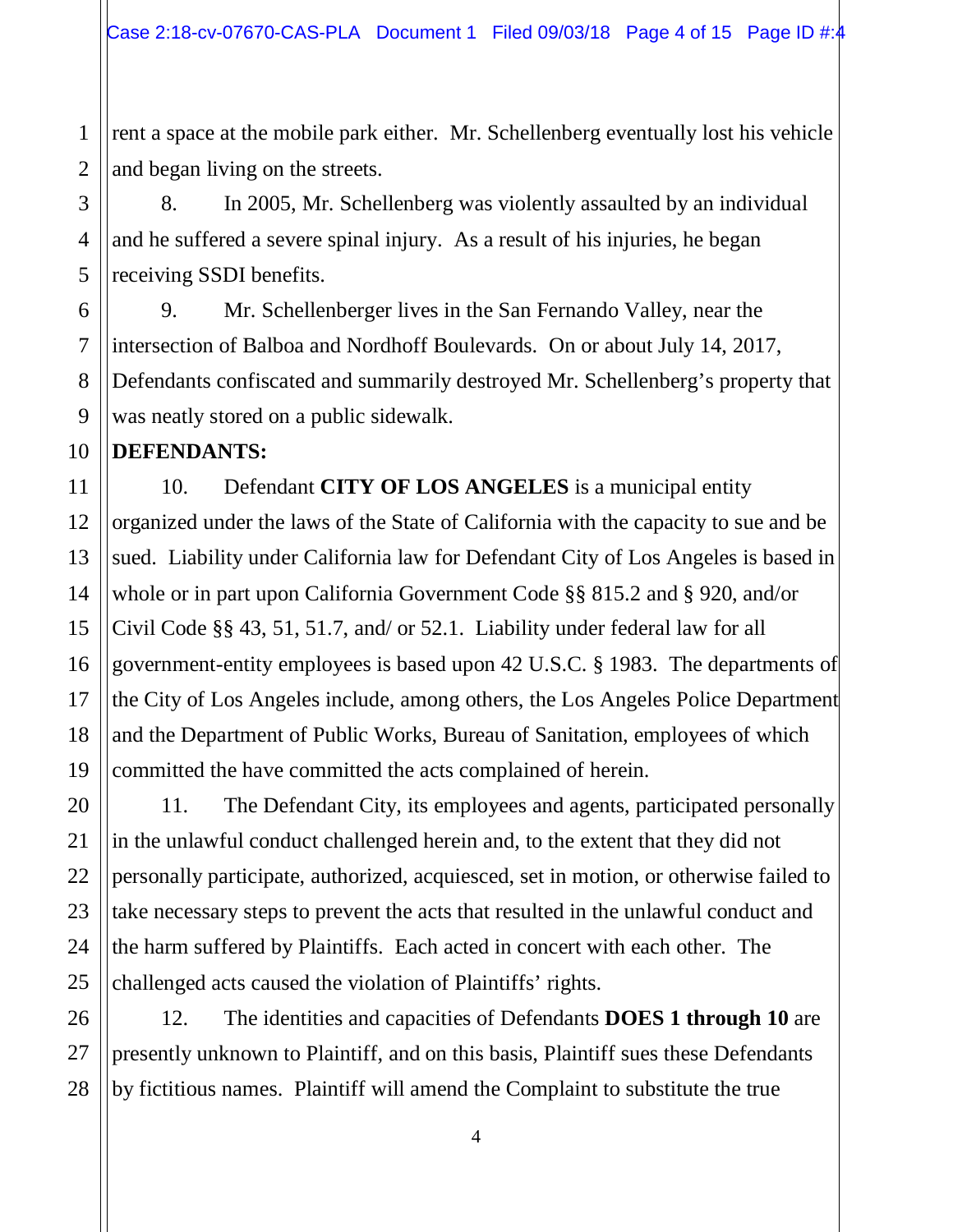names and capacities of the DOE Defendants when ascertained. Plaintiff is informed, believes, and thereon alleges that DOES 1 through 10 are, and were at all times relevant to this complaint, employees and/or agents of the Defendant CITY OF LOS ANGELES and are responsible for the acts and omissions complained of herein. Defendants DOES 1 through 10 are sued in both their official and individual capacities.

#### **FACTS**

13. On or about July 14, 2017, Mr. Schellenberg was on a public sidewalk at the intersection of Balboa and Nordhoff in the Northridge neighborhood of the City of Los Angeles. He had his personal property with him as he had slept there the previous night, pursuant to the settlement in *Jones v. City of Los Angeles*, 444 F.3d 1118 (9th Cir. 2006). That morning, Mr. Schellenberg packed his belongings, including his tent and suitcases, and neatly stored them on the sidewalk, directly adjacent to a clothing donation receptacle located on the same sidewalk.

14. Mr. Schellenberg loaded a stroller with his most valuable belongings and began walking toward a nearby convenience store while pushing the stroller. As he walked in that direction and away from his other belongings, two LAPD officers (DOE 1 and DOE 2) stopped him and instructed him to return to the sidewalk with his stroller and the rest of his belongings.

15. On information and belief, the LAPD officers called for a vehicle from the Los Angeles Department of Public Works, Bureau of Sanitation. When Public Works employees arrived, the LAPD officers instructed the City employees to take all of Mr. Schellenberg's property. At the same time, City employees gave Mr. Schellenberg one, 60-gallon trash bag and told him that he could only keep those belongings that fit in the bag.

16. While Mr. Schellenberg attempted to salvage some of his property, City employees simultaneously began seizing his property. Mr. Schellenberg objected to the City employees taking his property and repeatedly told them his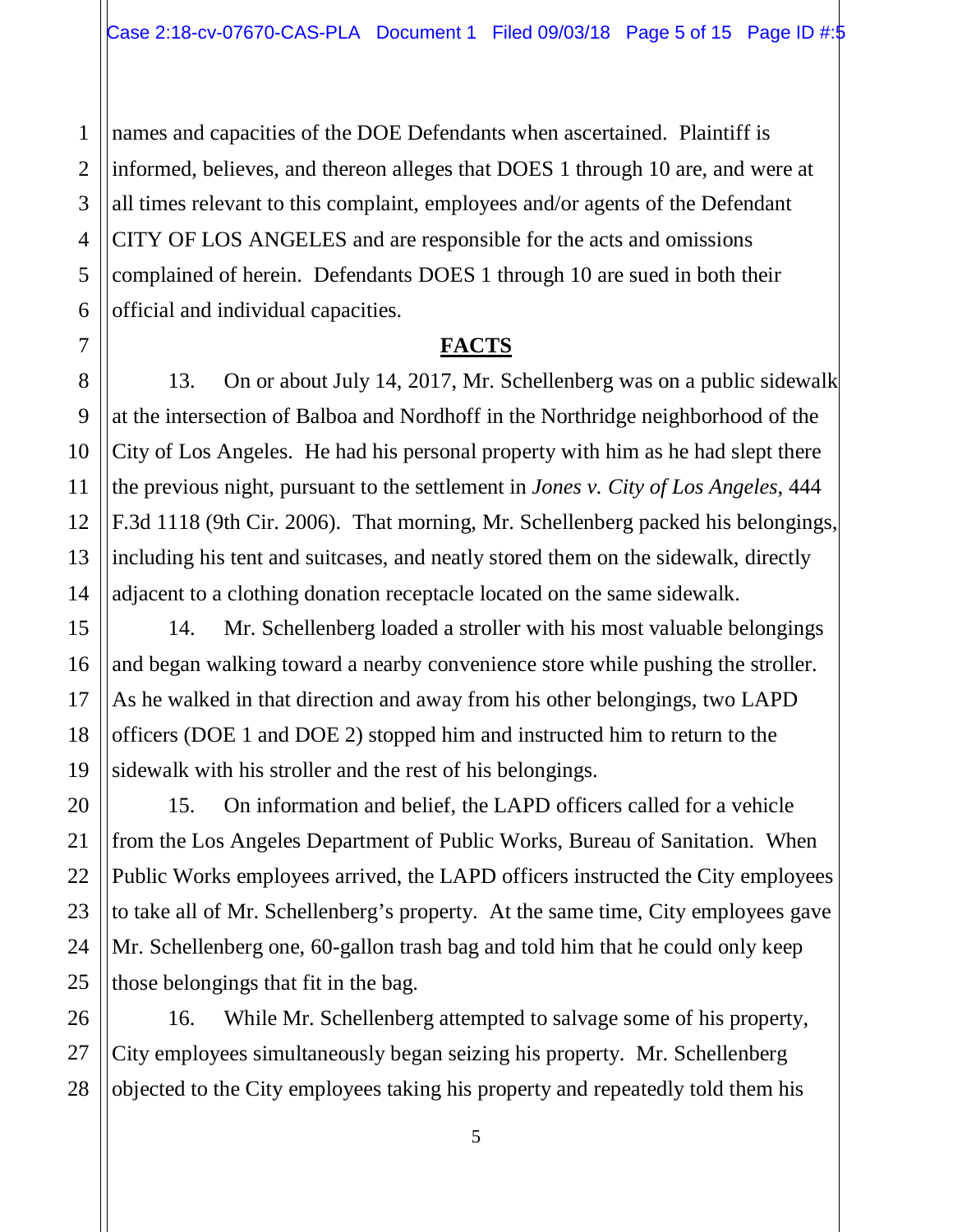1 property was not trash. Still, City employees arbitrarily and capriciously decided which property would be seized.

17. On information and belief, most of the property was thrown in the back of a green trash truck and destroyed in the garbage compressor. Some property appeared to be seized and stored in the cab of the green truck.

18. The only property Mr. Schellenberg was left with was three torn suitcases filled with women's clothes that were donated to him and which he intended to distribute to unhoused women in need.

19. Among the property that the Defendant City seized was Mr. Schellenberg's new Schwinn bicycle, a stroller that he used to transport his clothes and essential property, a laptop, and important personal papers such as his Section 8 Housing Voucher.

20. All of Mr. Schellenberg's property was stored together in a manner that clearly indicated it was not trash nor abandoned. At the time that the bicycle was seized, Mr. Schellenberg had removed one wheel and chained the wheel and bicycle to the stroller. This is common practice of bicycle riders in public places when a bicycle is briefly left unattended and is done in order to prevent bicycle thefts. The bicycle was fully operational when the wheel was attached.

21. After City employees seized his property, Mr. Schellenberg asked the two LAPD officers where his property would be taken. The LAPD officers did not tell him where he could retrieve his belongings. Instead, the officers handed him paperwork related to the LAPD "H.O.P.E." Team.

22. Following this event, Mr. Schellenberg searched online and discovered a phone number for the Department of Public Works, Bureau of Sanitation "unattended property" line. He was informed that if any property was stored by Public Works, it would be held at a storage facility located on Towne Avenue in Downtown Los Angeles. The Towne Avenue facility is located almost 30 miles from the location at which Mr. Schellenberg's property was seized.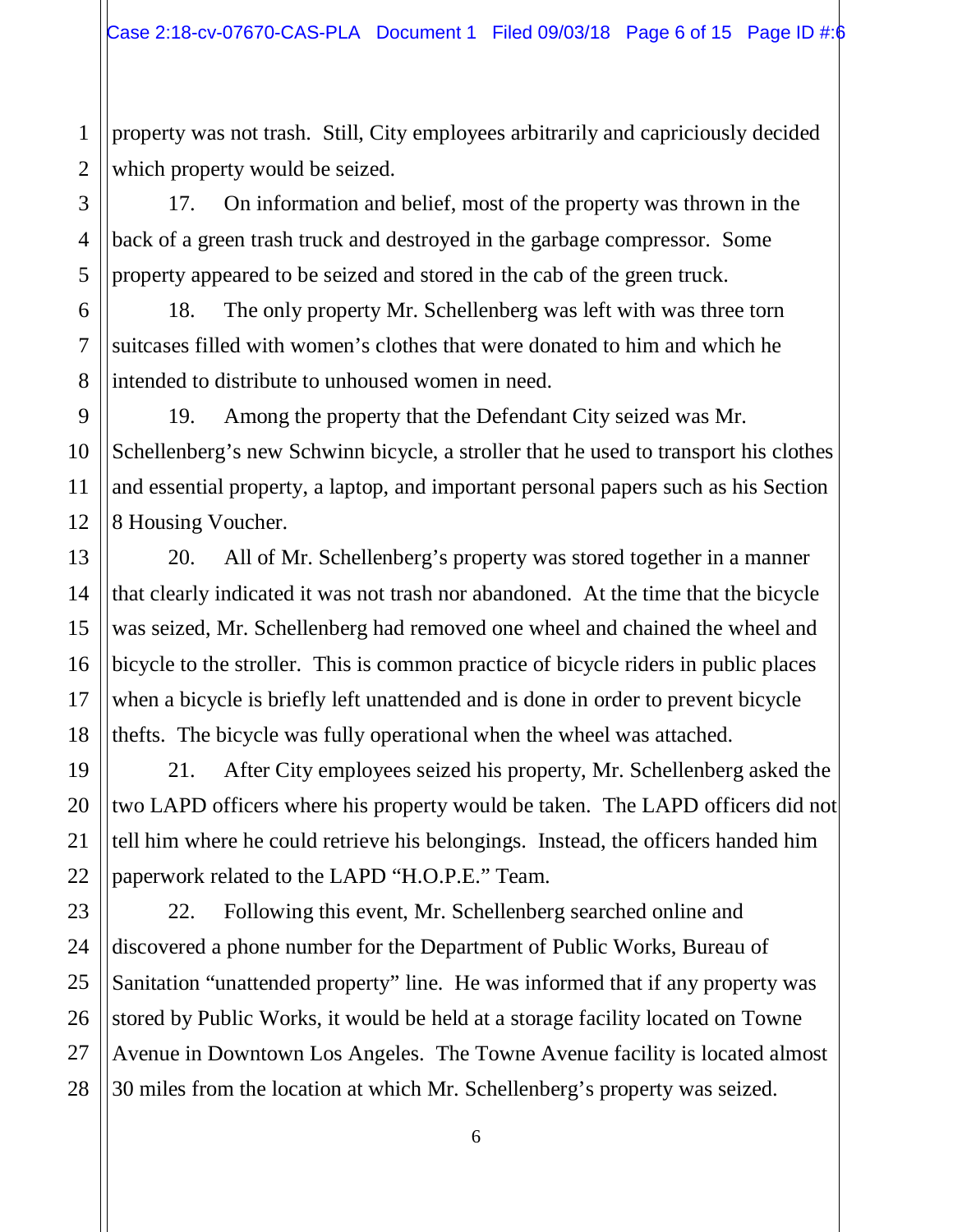Traveling on public transportation from the west Valley to the Towne Avenue facility would take hours. Mr. Schellenberg could not travel to the facility because of his disability. No accommodation was available or offered to help him retrieve his personal property, if any, stored at the distant storage facility.

23. Mr. Schellenberg made every effort to recover his property. He was eventually able to speak by phone with a supervisor at the storage facility. Mr. Schellenberg identified when and where his property was seized, but was informed him that no vehicle from that area brought in property on the day in question.

24. On information and belief, Mr. Schellenberg believes that nearly all of his property seized in this incident was immediately and completely destroyed by City workers and that none of it was stored. Approximately a month after he was told that none of his property was stored, City employees called Mr. Schellenberg and informed him that they found property that was mislabeled and asked him to describe the belongings that were taken. After he identified some of the property as his own, City employees returned the property to him in the parking lot of a local Goodwill. He received a tent, a blanket, and some clothing, but not his bicycle, laptop, personal documents including his Section 8 Voucher, or clothing and bedding seized on July 14, 2017.

25. This was not the first or the last time Mr. Schellenberg's was seized. Each time, his essential property such as tent, blankets, clothing, and canned food was taken and destroyed.

26. The loss of his personal papers is a significant hardship. To obtain new paperwork for his Section 8 Housing eligibility, Mr. Schellenberg must travel downtown to the Housing Authority office. He risks leaving his property behind and having it seized and destroyed by the City once again. This cycle is prolonging and interfering with his efforts to regain permanent supportive housing.

27. Mr. Schellenberg must regularly migrate between different areas of the San Fernando Valley to avoid further harassment by City officials. On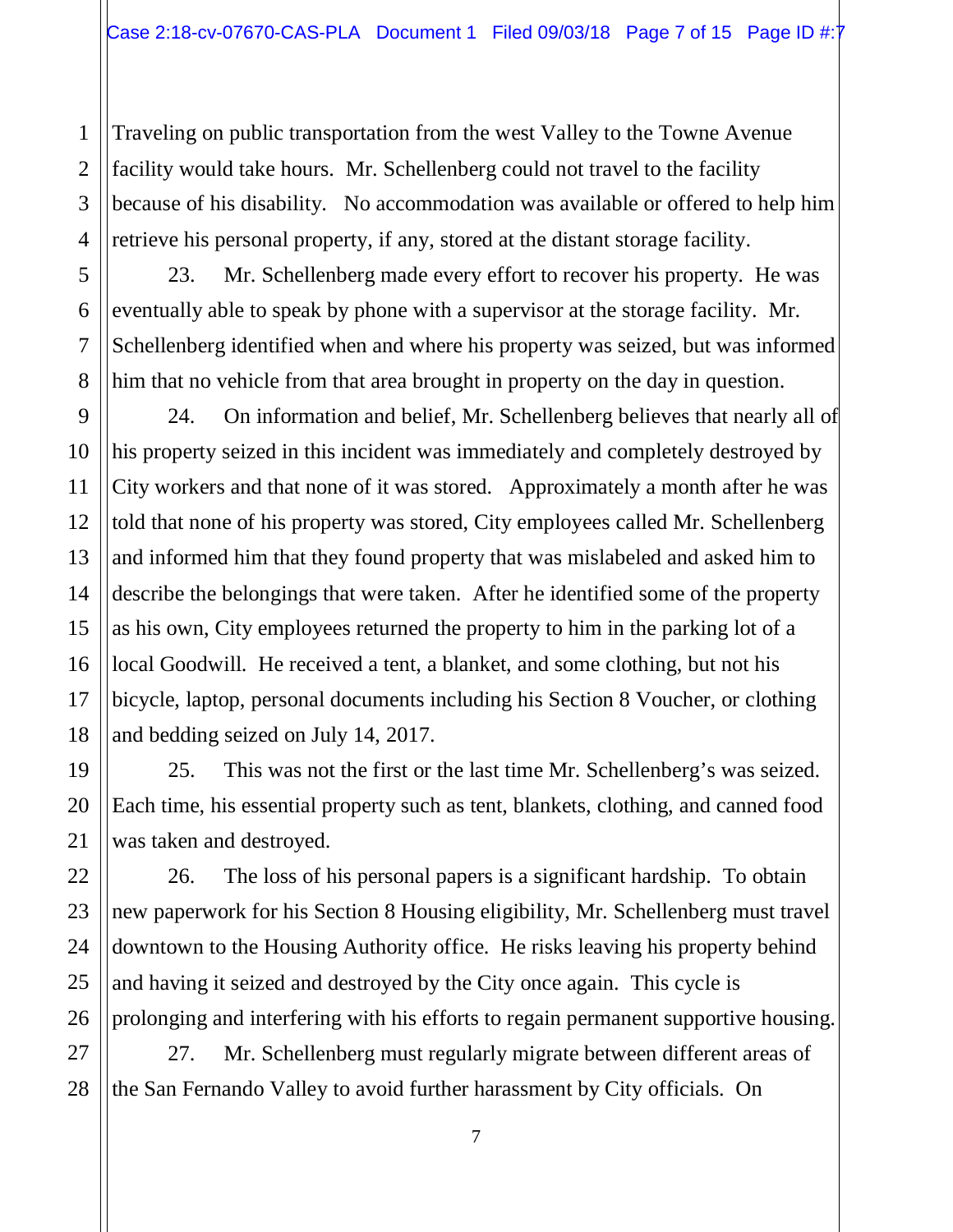information and belief, the Defendant City has engaged in this practice at least six different times, stripping Mr. Schellenberg of his essential belongings each time.

# 3

1

2

4

5

6

7

8

9

10

11

12

13

14

15

16

17

18

19

20

21

22

23

24

25

26

27

28

# **MONELL ALLEGATIONS**

28. Based upon the principles set forth in *Monell v. New York City Department of Social Services*, 436 U.S. 658 (1978), Defendant City of Los Angeles is liable for all injuries sustained by Plaintiff as set forth herein. Defendant City bears liability because its policies, practices and/or customs caused Plaintiff's injuries. The City of Los Angeles and its officials maintained or permitted one or more of the following policies, customs, or practices:

- a. Seizure and destruction of personal property without adequate pre- or post-deprivation notice and no accessible storage location;
- b. Failure to provide adequate training and supervision to its employees with respect to constitutional rights involving seizure of personal property and due process of law; and

29. Moreover, the Defendant City was on notice of the unlawfulness of their actions based on previous legal actions brought against the City for nearly identical operations. In fact, just one year prior to the events giving rise to this action, the Defendant City was enjoined by the District Court from engaging in the very conduct that is complained of herein.

#### **FIRST CAUSE OF ACTION Right to Be Secure From Unreasonable Seizures Fourth and Fourteenth Amendments (42 U.S.C. § 1983) California Constitution, Art. 1, § 13**

30. Plaintiff realleges and incorporates the allegations set forth in the proceeding paragraphs as though fully set forth herein.

31. Defendant and its employees and agents violated Plaintiff's Fourth Amendment right to be free from unreasonable seizure of his property by confiscating and then destroying Plaintiff's property without a warrant.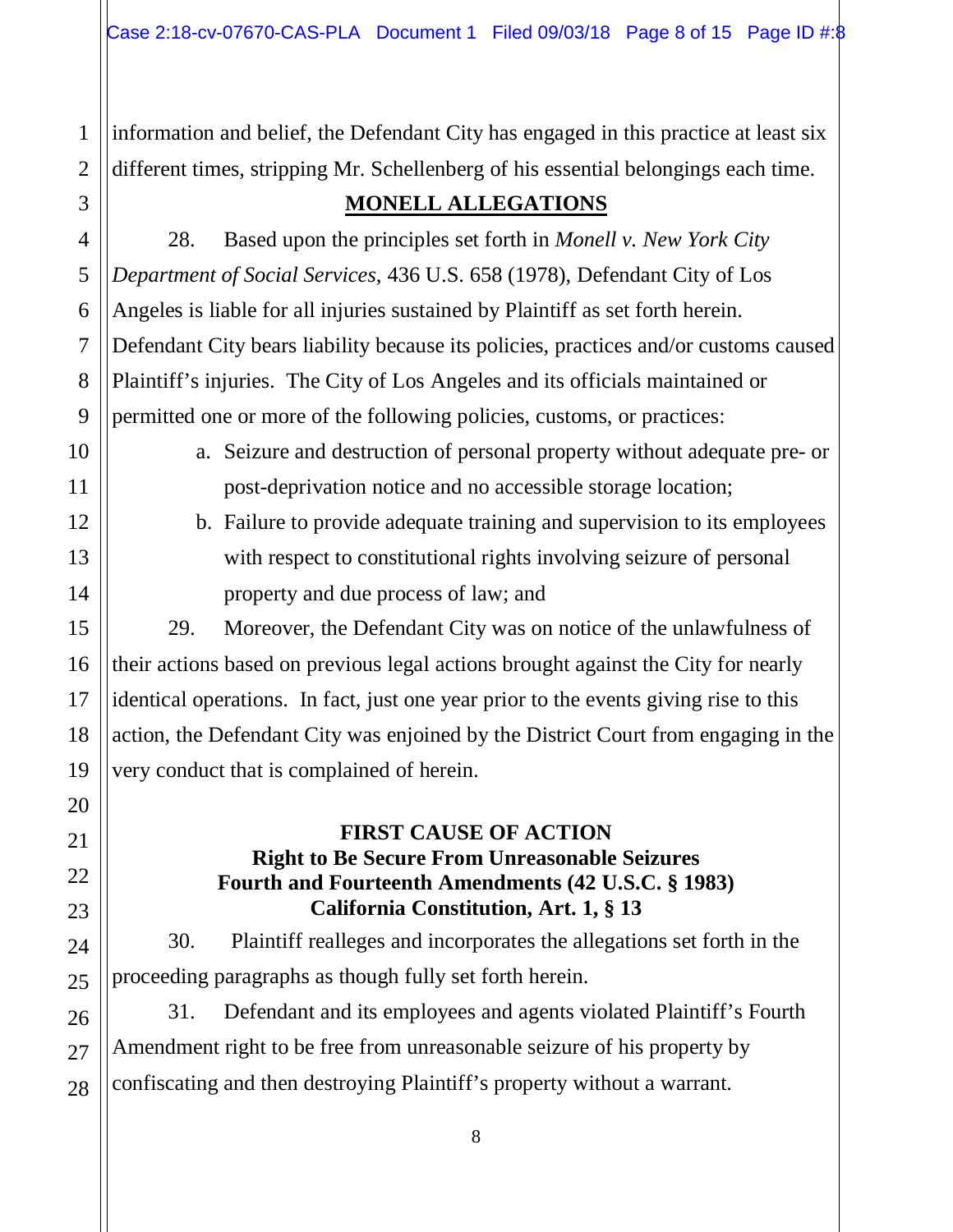32. These unlawful actions were done with the specific intent to deprive Plaintiff of his constitutional right to be secure in his property.

33. Plaintiff is informed and believes that the acts of the Defendant and its employees and agents were intentional in failing to protect and preserve Plaintiff's property and that, at a minimum, were deliberately indifferent to the likely consequence that the property would be seized and destroyed unlawfully, even though the right at issue was well-established at the time.

34. As a direct and proximate consequence of these unlawful acts, Plaintiff has suffered and continues to suffer loss of his personal property and is entitled to compensatory damages for his property and personal injury.

#### **SECOND CAUSE OF ACTION Violation of the Takings Clause Fifth and Fourteenth Amendment (42 U.S.C. § 1983) California Constitution, Art. 1 § 19**

35. Plaintiff realleges and incorporates the allegations set forth in the proceeding paragraphs as though fully set forth herein.

36. Defendant and its employees and agents seized and destroyed Plaintiff's property without offer or opportunity for compensation, in violation of the Takings Clause of the Fifth Amendment.

37. As a direct and proximate consequence of these unlawful acts, Plaintiff has suffered and continues to suffer loss of his personal property and is entitled to just compensation for his property and personal injury.

#### **THIRD CAUSE OF ACTION Right to Due Process of Law Fourteenth Amendment (42 U.S.C. § 1983) California Constitution, Art. 1, § 7**

38. Plaintiff realleges and incorporates the allegations set forth in the proceeding paragraphs as though fully set forth herein.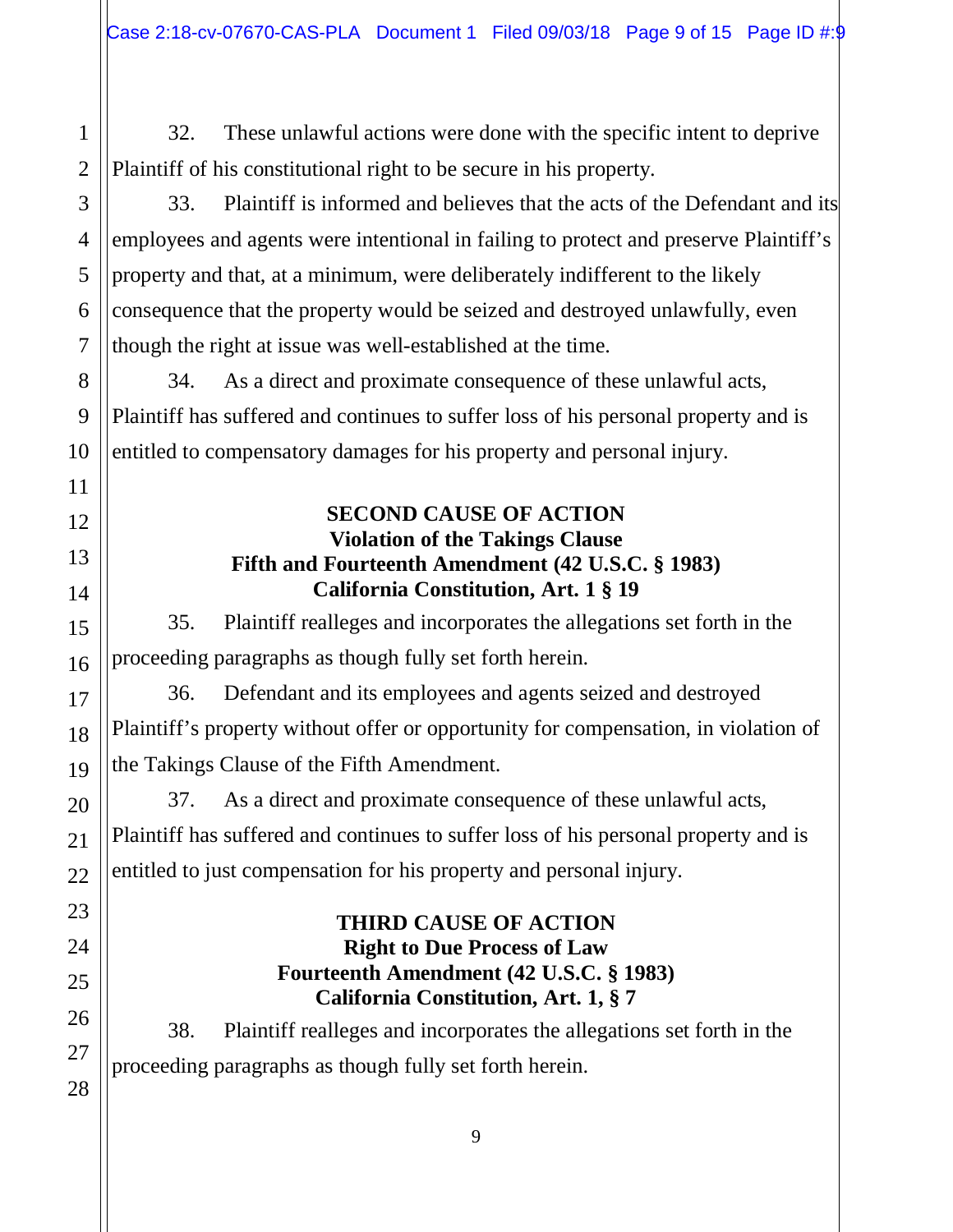39. Defendant and its employees and agents owed a duty to Plaintiff under the due process clause of the Fourteenth Amendment to provide Plaintiff with adequate notice that his property was at risk of being seized and/or destroyed, and to preserve that property or provide adequate means of reclaiming it in a timely manner.

40. These unlawful actions were done with the specific intent to deprive Plaintiff of his constitutional right to due process of law.

41. Plaintiff is informed and believes that the acts of the Defendant and its employees and agents were intentional in failing to protect and preserve Plaintiff's property and that, at a minimum, were deliberately indifferent to the likely consequence that the property would be seized and destroyed unlawfully, even though the right at issue was well-established at the time.

42. As a direct and proximate consequence of these unlawful acts, Plaintiff has suffered and continues to suffer loss of his personal property and is entitled to compensatory damages for his property and personal injury.

#### **FOURTH CAUSE OF ACTION Violation of 42 U.S.C. § 12101 et seq.: Title II - Americans with Disabilities Act**

43. Plaintiff realleges and incorporates the allegations set forth in the preceding paragraphs as though fully set forth hereat.

44. Title II of the ADA provides in pertinent part: "[N]o qualified individual with a disability shall, by reason of such disability, be … denied the benefits of the services, programs, or activities of a public entity, or be subjected to discrimination by any such entity." 42 U.S.C. **§** 12132**.** 

45. At all times relevant to this action, Defendant, its employees and agents, were public entities within the meaning of Title II of the ADA and provided programs, services, or activity to the general public.

1

2

3

4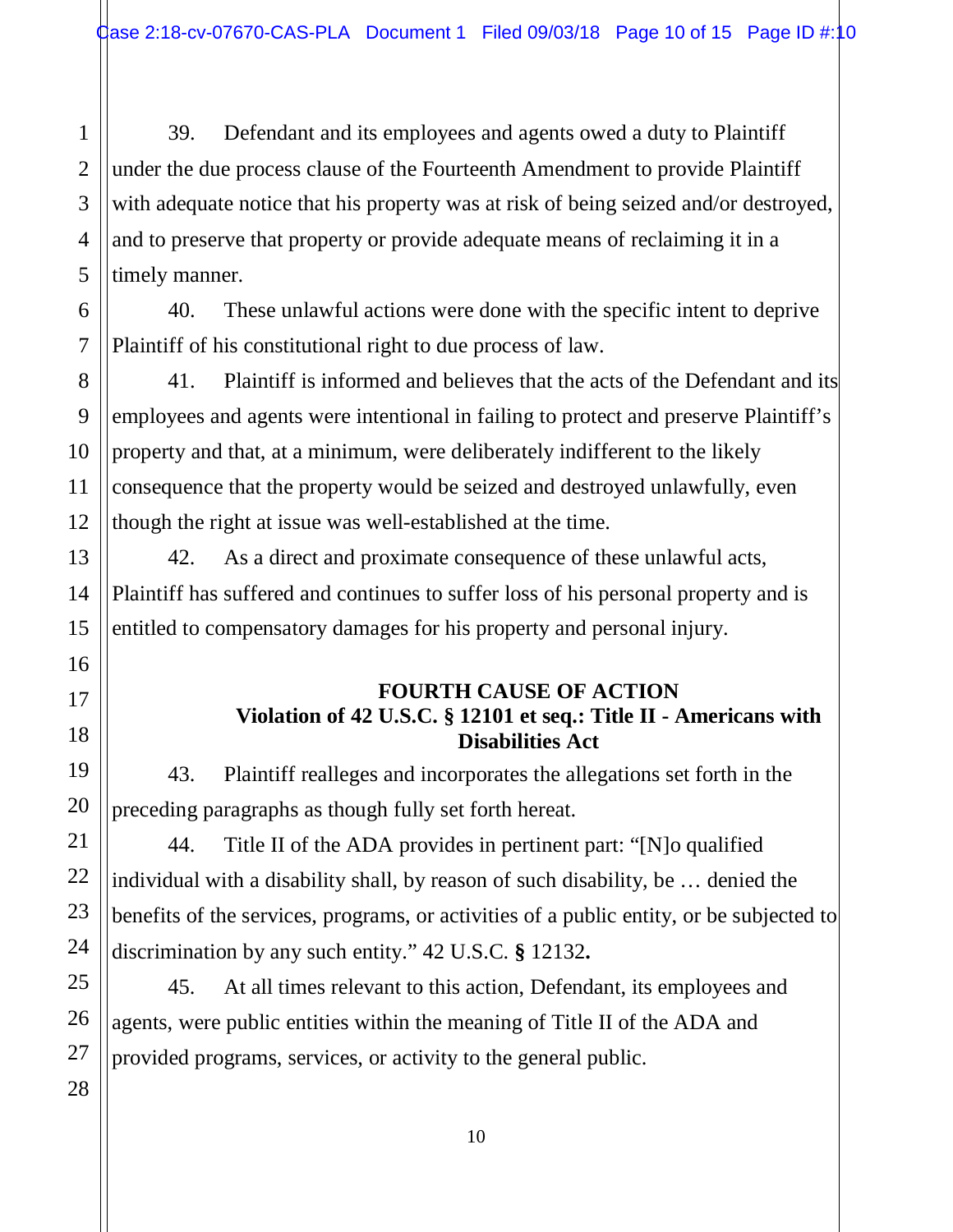46. At all times relevant to this action, Plaintiff was a qualified individual with one or more disabilities within the meaning of Title II of the ADA and met the essential eligibility requirements under Title II.

47. Defendant's policies and practices in seizing and destroying Plaintiff's essential papers, mode of transportation and other important items have utilized methods of administration that violate Plaintiff's rights on the basis of his disabilities. 28 C.F.R. **§** 35.130(b)(3).

48. The acts and omissions of the Defendant, its agents and employees, subjected the Plaintiff to discrimination on the basis of his disabilities in violation of Title II of the ADA by destroying his property, including a bicycle he uses for transportation because of his disability.

49. Plaintiffs knew, or should have known, that the incidence of disabilities for people who are homeless is extremely high, with estimates as high as more than one in two homeless individuals suffering from some significant mental, medical or physical disability, and many, like Plaintiff, suffering from compound disabilities. On information and belief, Plaintiff alleges that Defendant could have reasonably retained Plaintiff's bicycle, critical personal papers, and other property in a location that was accessible to an individual with disabilities. As a public entity, Defendants are required to "make reasonable modifications in policies practices, or procedures when the modifications are necessary to avoid discrimination on the basis of disability" where, as here, modifications to would not "fundamentally alter the nature of the service, program or activity." 28 C.F.R. § 35.130(b)(7). This includes the need to make reasonable accommodations to protect the essential life-protecting and mobility assistive property of persons who are homeless, as well as provide prompt and reasonable access to ensure that individuals are able to recover seized property. The policies, practices and procedures challenged in this action, even if otherwise facially neutral, unduly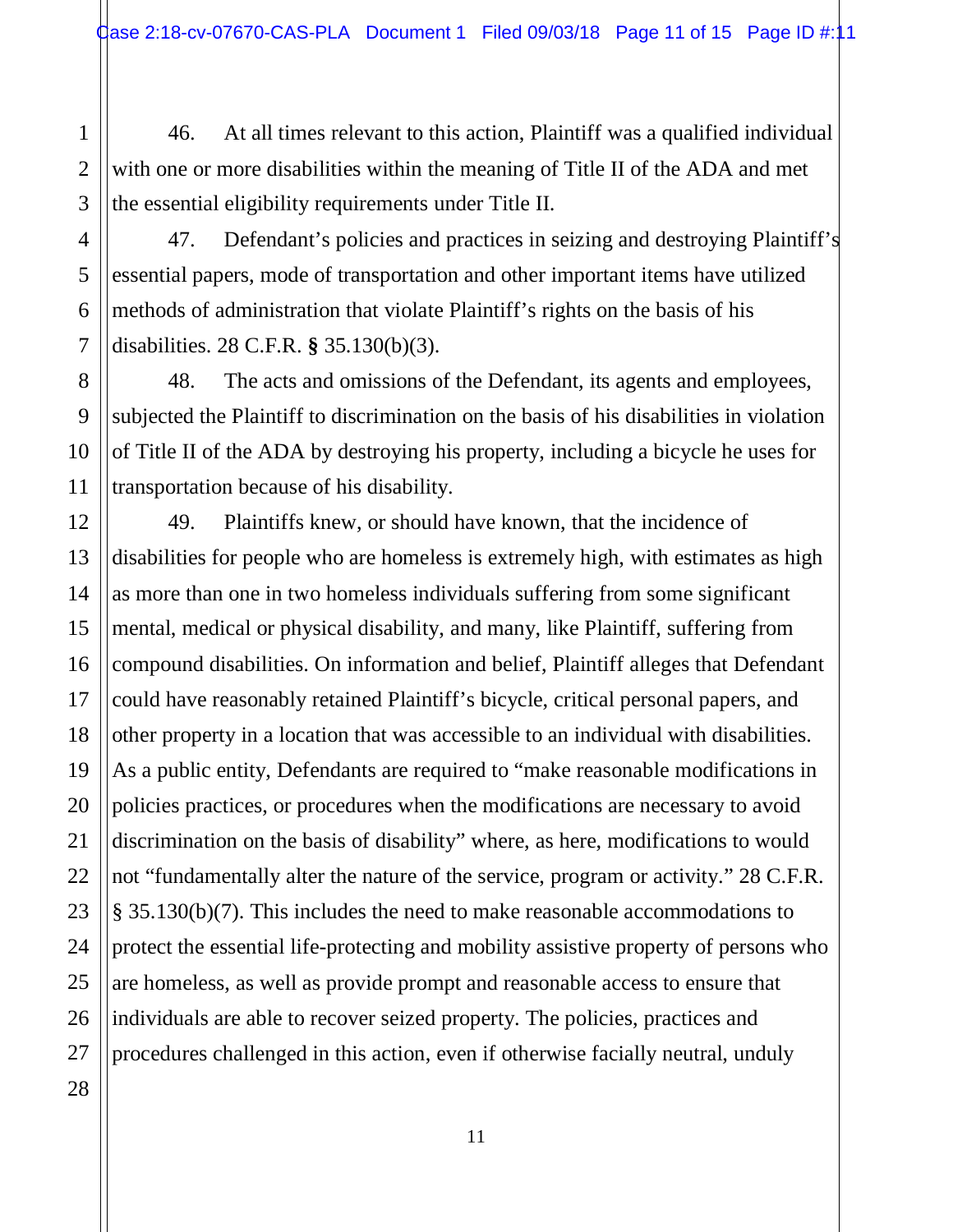1 2 burden disabled persons who are without shelter and within the federal definition of homeless.

50. Defendant, its employees and agents, committed the acts and omissions alleged herein with intent and/or reckless disregard for the rights of Plaintiff.

51. Plaintiff is informed and believes that Defendant and its agents and employees have failed and continue to fail to adopt and enforce adequate policies and procedures for interacting with homeless individuals with disabilities.

#### **FIFTH CAUSE OF ACTION Violation of Unruh Civil Rights Act Cal. Civ. Code § 51**

52. Plaintiff realleges and incorporates the allegations set forth in the proceeding paragraphs as though fully set forth herein.

53. California Civil Code 51 et seq. provides in pertinent part that: "All persons within the jurisdiction of this state are free and equal, and no matter what their … disability … are entitled to the full and equal … privileges, or services in all business establishments of every kind whatsoever."

54. Defendant, through its agents and employees in the LAPD and Department of Public Works, is a "business establishment" within the meaning of § 51.

55. The acts and omissions complained of herein denied Plaintiff his right to be free from discrimination on the basis of his disability, and were done with intent or reckless disregard for Plaintiff's rights as a disabled individual.

56. As a direct and proximate consequence of these unlawful acts, Plaintiff has suffered and continues to suffer loss of his statutory rights and is entitled to statutory damages pursuant to California Civil Code §§ 52 and 52.1. Plaintiff is also entitled to an injunction pursuant to Cal. Civ. Code § 52.1.

3

4

5

6

7

8

9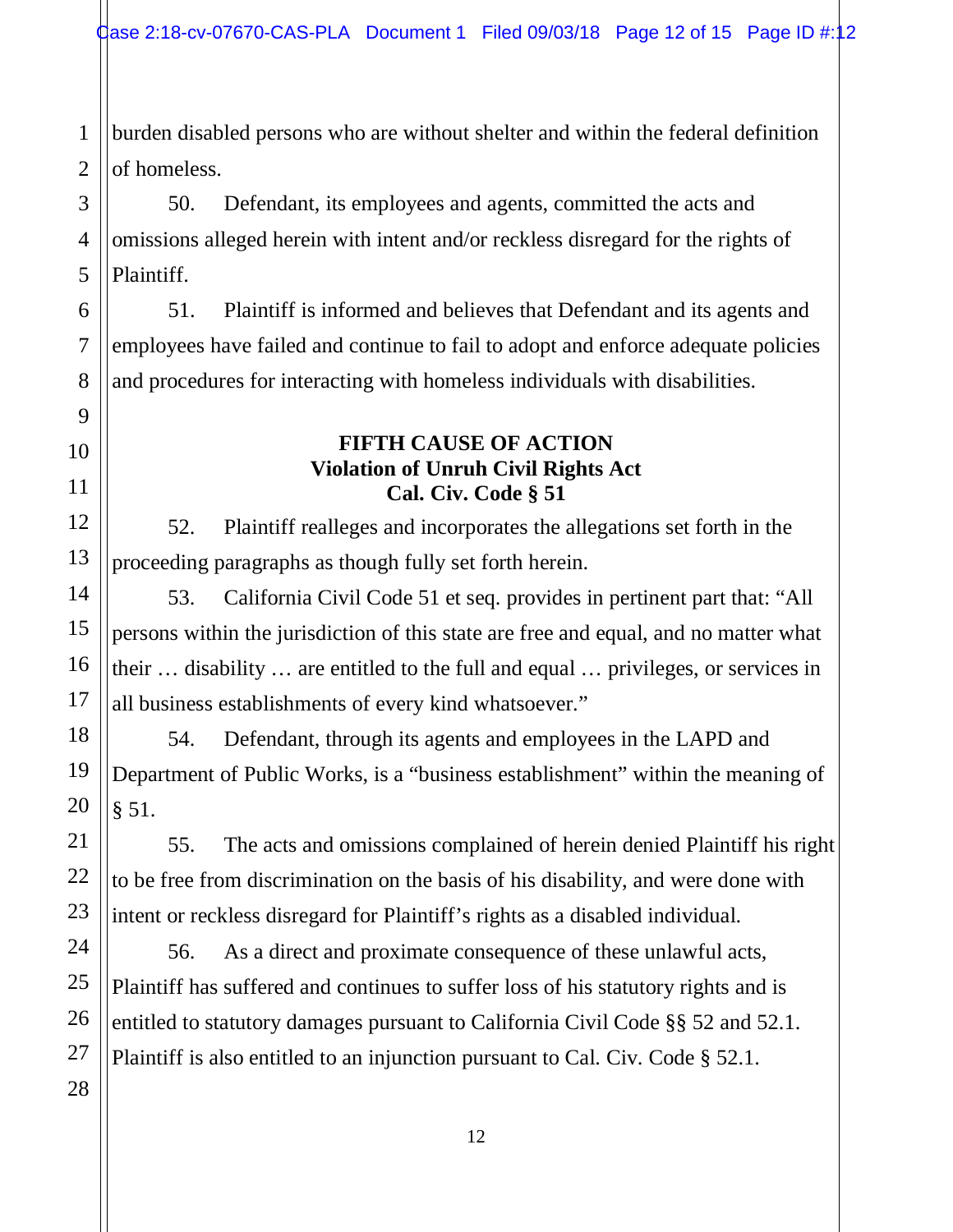#### **SIXTH CAUSE OF ACTION Violation of Bane Civil Rights Act Cal. Civ. Code § 52.1**

57. Plaintiff realleges and incorporates the allegations set forth in the proceeding paragraphs as though fully set forth herein.

58. Defendant's agents and employees have used arrests, threats of arrest and intimidation to interfere with Plaintiff's rights to maintain their personal possessions in the exercise of Plaintiffs' rights secured by the Constitution of the United States, the Constitution of the State of California, and the statutory laws of the State of California.

59. As a direct and proximate consequence of these unlawful acts, Plaintiff has suffered and continues to suffer loss of his statutory rights and is entitled to statutory damages pursuant to California Civil Code §§ 52 and 52.1. Plaintiff is also entitled to an injunction pursuant to Cal. Civ. Code § 52.1.

# **SEVENTH CAUSE OF ACTION Violation of Cal. Civ. Code § 2080 et seq.**

60. Plaintiff realleges and incorporates the allegations set forth in the proceeding paragraphs as though fully set forth herein.

61. Defendant's policies, practices, and conduct challenged herein violated California Civil Code § 2080 et seq., in that Defendant's agents and employees failed to protect and preserve Plaintiff's personal property when the property was on the public sidewalk, failed to provide written notice that the property would be taken, and failed to provide post-deprivation notice so that Plaintiff would have the opportunity to reclaim it within a reasonable time.

62. Cal. Civ. Code § 2080 et seq. imposes a mandatory duty to maintain property that is not abandoned.

# **INJUNCTIVE RELIEF**

63. Plaintiff realleges and incorporates the allegations set forth in the preceding paragraphs as though fully set forth herein.

1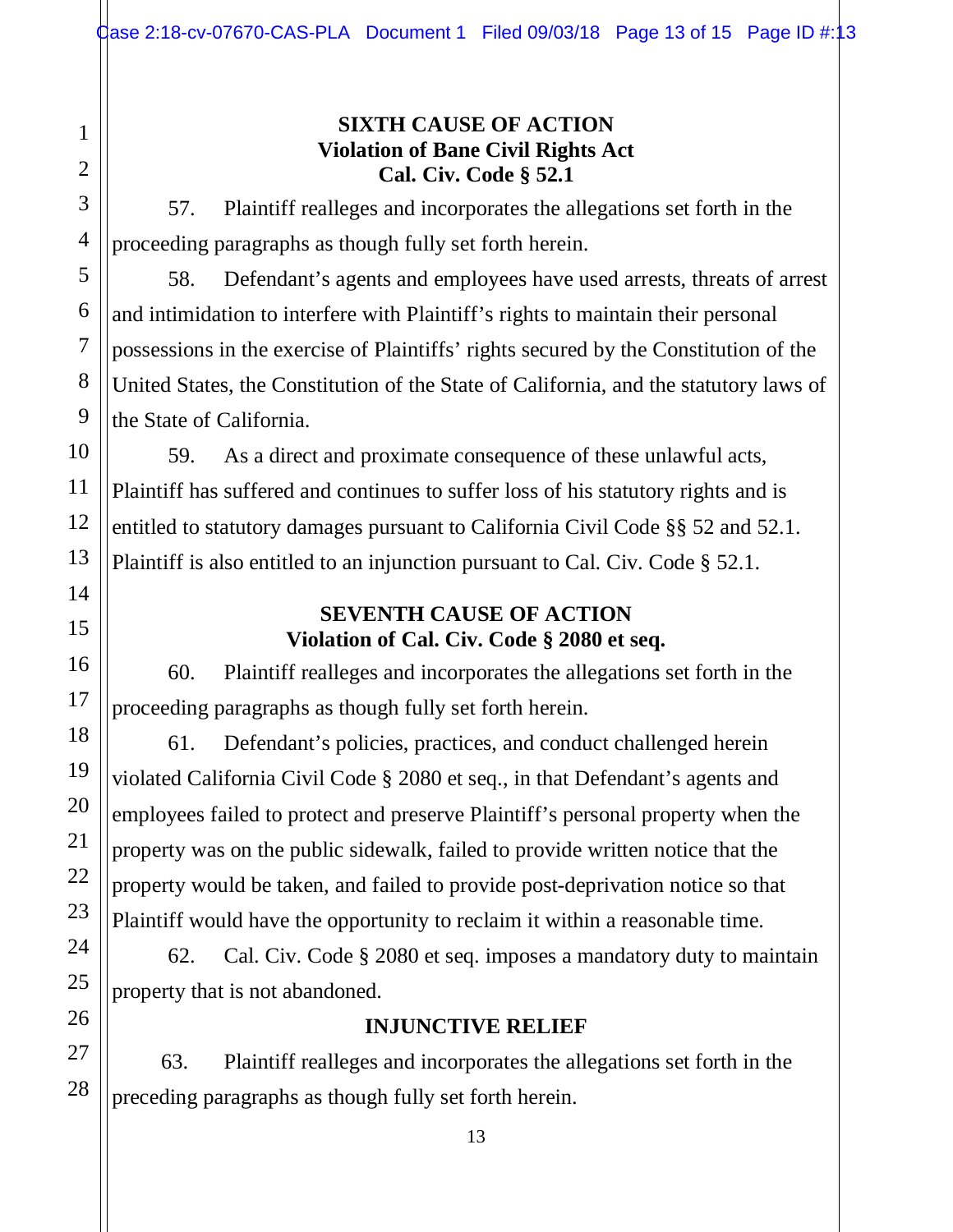64. A real and immediate difference exits between Plaintiff and Defendant regarding Plaintiff's rights and Defendant's duty owed to Plaintiff to protect Plaintiff's personal property present on the public sidewalks and streets of the City of Los Angeles. Defendant's policies and actions have resulted and will result in irreparable injury to Plaintiff.

65. There is no plain, adequate, or complete remedy at law to address the wrongs described herein. The Defendant City has made it clear that it intends to continue these practices of confiscating and immediately destroying the property of homeless individuals from the public streets and sidewalks without a warrant, without pre- and post- deprivation notice, and without just compensation. Unless restrained by this Court, Defendant will continue to implement this policy and practice.

66. As a direct and proximate consequence of the acts of Defendant's Plaintiff has and will continue to suffer damages through injury to his person and the loss of his personal property, including bedding, clothing, medication, tents, tarts, personal papers, and other personal possessions. Plaintiff claims that these acts are contrary to law and seeks a declaration of his rights with regard to this controversy.

#### **PRAYER FOR RELIEF**

67. Plaintiff realleges and incorporates the allegations set forth in the preceding paragraphs as though fully set forth herein.

**WHEREFORE**, Plaintiff prays as follows:

1. For a declaratory judgment that Defendant's policies, practices and conduct as alleged herein violate Plaintiff's rights under the United States and California Constitutions and the laws of California;

1